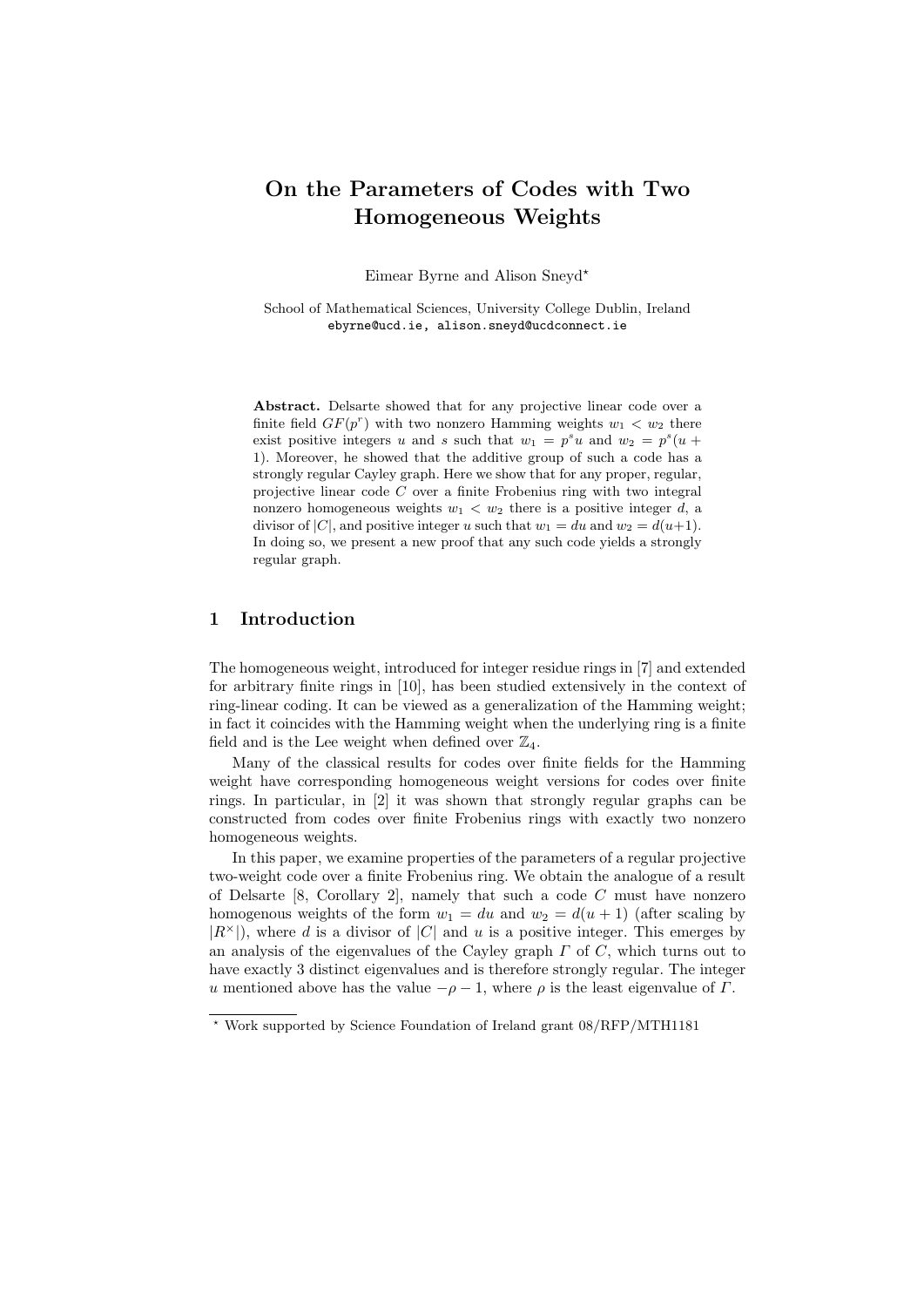# 2 Preliminaries

#### 2.1 Finite Rings and Homogeneous Weights

We recall some properties of finite rings that meet our purposes, many of which are discussed in [16]. For a finite ring R, we denote by  $\hat{R} := \text{Hom}_{\mathbb{Z}}(R, \mathbb{C}^{\times}),$ the group of additive characters of R.  $\hat{R}$  is an R-R bimodule according to the relations

$$
{}^{r}\chi(x) = \chi(rx), \ \ \chi^{r}(x) = \chi(xr)
$$

for all  $x, r \in R$ ,  $\chi \in R$ . A character  $\chi$  is called left (resp. right) generating if given any  $\phi \in \hat{R}$  there is some  $r \in R$  satisfying  $\phi = {r \choose \lambda}$  (resp.  $\phi = \chi^{r}$ ). The next result gives a characterization of finite Frobenius rings.

**Theorem 1.** Let  $R$  be a finite ring. The following are equivalent.

- 1. R is a Frobenius ring
- 2. Soc  $_R R$  is left principal,
- 3.  $_R(R/Rad R) \simeq$  Soc  $_RR$ ,
- 4.  $_RR \simeq R\hat{R}$

Then  $_R\hat{R} = R\langle \chi \rangle$  for some (left) generating character  $\chi$ . It can be shown that any left generating character is also a right generating character (c.f. [22]).

For an arbitrary finite ring, the homogeneous weight is defined as follows [7, 10].

**Definition 1.** Let R be a finite ring. A weight  $w : R \longrightarrow \mathbb{Q}$  is (left) homogeneous, if  $w(0) = 0$  and

1. If  $Rx = Ry$  then  $w(x) = w(y)$  for all  $x, y \in R$ .

2. There exists a real number  $\gamma$  such that

$$
\sum_{y \in Rx} w(y) = \gamma |Rx| \quad \text{for all } x \in R \setminus \{0\}.
$$

Example 1. On every finite field  $GF(q)$  the Hamming weight is a homogeneous weight of average value  $\gamma = \frac{q-1}{q}$ .

*Example 2.* On the ring  $\mathbb{Z}_{pq}, p, q$  prime, a homogeneous weight with average value  $\gamma = 1$  is given by

$$
w: R \longrightarrow \mathbb{R}, \quad x \mapsto \begin{cases} 0 & \text{if } x = 0, \\ \frac{p}{p-1} & \text{if } x \in p\mathbb{Z}_{pq}, \\ \frac{q-1}{q-1} & \text{if } x \in q\mathbb{Z}_{pq}, \\ \frac{pq-p-q}{(p-1)(q-1)} & \text{otherwise.} \end{cases}
$$

In fact the homogeneous weight is unique up to choice of  $\gamma$  on any finite ring. The definition used in [7, 10] uses the notion of a Möbius function  $\mu$  on the set of left principal ideals of R, given the partial order induced by set inclusion.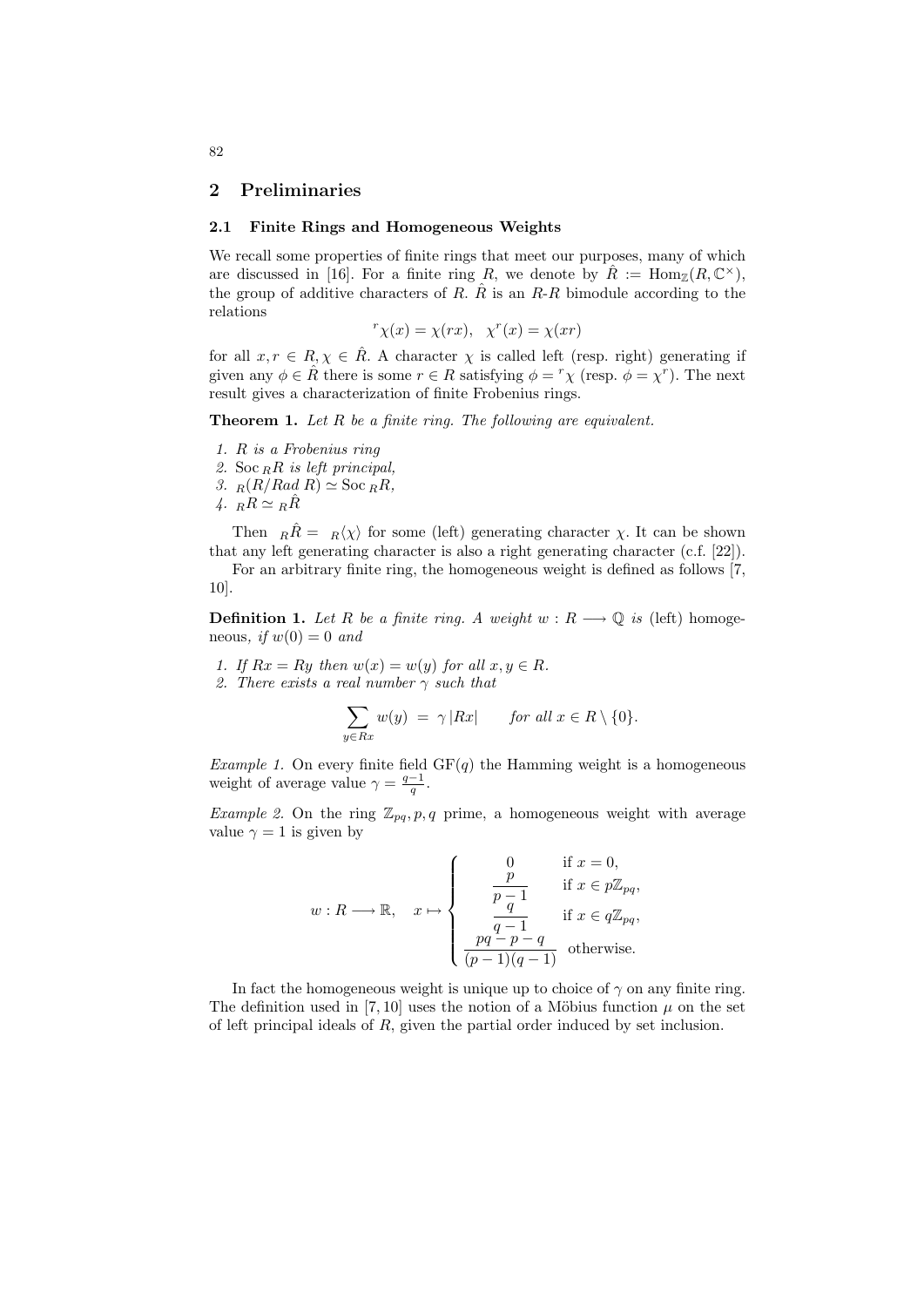$$
w(r) = \gamma \left( 1 - \frac{\mu(0, Rx)}{|R^{\times}x|} \right),
$$

where  $\gamma$  is a real constant. We say that w is the normalized homogeneous weight for the case  $\gamma = 1$ .

Clearly,  $w(r) \in \mathbb{Q}$  whenever  $\gamma \in \mathbb{Q}$ . In particular, if  $\gamma = |R^{\times}|$  then w is an integer-valued function, since  $|R^{\times}| = |R^{\times}x||\text{Stab}_{R^{\times}}(x)|$  for all  $x \in R$ .

*Example 3.* On a local Frobenius ring  $R$  with  $q$ -element residue field, we have  $\mu(0, Rx) = -1$  for  $Rx = \text{Soc } R$  and  $\mu(0, Rx) = 0$  for  $x \in R \backslash \text{Soc } R$ . The homogeneous weight is given by

$$
w: R \longrightarrow \mathbb{R}, \quad x \mapsto \begin{cases} 0 & \text{if } x = 0, \\ q & \text{if } x \in \text{Soc}(R), \ x \neq 0, \\ q - 1 & \text{if otherwise,} \end{cases}
$$

where we choose  $\gamma = q - 1$ .

A description of the homogeneous weight in terms of sums of generating characters is given by the following [16].

**Theorem 2.** Let R be a finite Frobenius ring with generating character  $\chi$ . Then the homogeneous weights on  $R$  are precisely the functions

$$
w: R \longrightarrow \mathbb{R}, \quad x \mapsto \gamma \left(1 - \frac{1}{|R^{\times}|} \sum_{u \in R^{\times}} \chi(xu)\right)
$$

where  $\gamma$  is a real number.

# 2.2 Codes Over Rings

For the remainder, we let  $R$  denote a finite Frobenius ring endowed with a homogeneous weight w. We extend w to a weight function on  $R<sup>n</sup>$  in the obvious way:

$$
w: R^n \longrightarrow \mathbb{R}: w(c_1, ..., c_n) \mapsto \sum_{i=1}^n w(c_i).
$$

We also let  $C \leq_R R^n$  denote a left linear code. As usual, I and J will denote the real identity matrix and the real all-ones matrix, respectively.

**Definition 3.** Let C have  $k \times n$  generator matrix  $Y = (y_1|y_2| \dots |y_n)$  over R. C is called

- 1. proper if  $w(c) > 0$  for any non-zero  $c \in C$ ,<sup>1</sup>
- 2. regular if  $\{x \cdot y_i : x \in_R R^k\} = R$  for each  $i \in \{1, \ldots, n\}$ ,
- 3. projective if  $y_i R \neq y_j R$  for any pair of distinct coordinates  $i, j \in \{1, \ldots, n\}.$

<sup>&</sup>lt;sup>1</sup> Note that on some finite Frobenius rings  $w$  is not positive definite, for example in the ring  $\mathbb{F}_2 \times \mathbb{F}_2$  we have  $w(00) = w(11) = 0$ .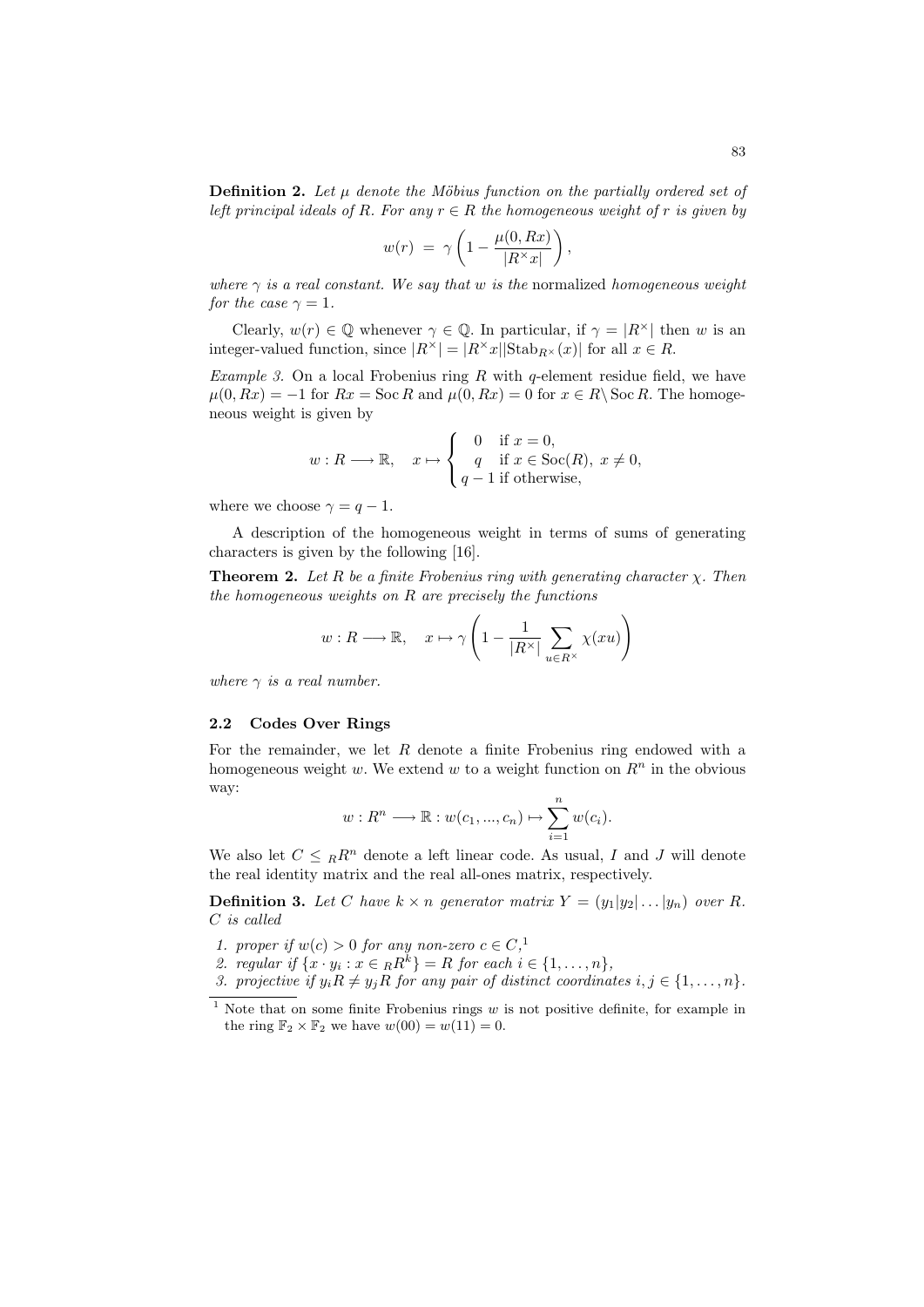#### 2.3 Strongly Regular Graphs

We recall some elementary facts about strongly regular graphs. There are many texts on the subject. The reader is referred to [9] for further details.

**Definition 4.** A graph  $G$  on  $N$  vertices is called strongly regular with parameters  $(N, k, \lambda, \mu)$  if

- 1. G is regular of degree k,
- 2. every pair of adjacent vertices has exactly  $\lambda$  common neighbours,
- 3. every pair of non-adjacent vertices has exactly  $\mu$  common neighbours.

It is well-known that a regular connected graph of degree  $k$  is strongly regular if it has exactly three distinct eigenvalues. Conversely, if  $G$  is strongly regular then it has exactly three eigenvalues  $k, \rho_1, \rho_2$  from which  $\lambda$  and  $\mu$  are completely determined:

**Lemma 1.** Let G be a strongly regular graph with parameters  $(N, k, \lambda, \mu)$ . Let G have adjacency matrix with eigenvalues  $\rho_1, \rho_2, k$ . Then

$$
\mu = k + \rho_1 \rho_2 \text{ and } \lambda = k + \rho_1 + \rho_2 + \rho_1 \rho_2 \tag{1}
$$

It can be deduced from the fact that  $A$  has zero trace that if  $G$  is non-trivial, unless the  $\rho_i$  occur with the same multiplicity, they are integers of opposite sign, say,  $k > \rho_2 > 0 > \rho_1$  and further, that  $\rho_1 < -1$ .

In  $[8]$  it was shown that every projective code over a finite field with exactly two non-zero Hamming weights (also called a two-weight code) has a strongly regular Cayley graph. This was extended for regular, projective codes over finite Frobenius rings with two homogenous weights [2].

Given a two-weight code C, with non-zero weights  $w_1 < w_2$ , we denote by  $\Gamma(C)$  the graph whose vertices are the codewords of C and whose edges are pairs of vertices  $(c, c')$  such that  $w(c - c') = w_1$ .  $\Gamma(C)$  is the Cayley graph of the set of codewords of weight  $w_1$  in C. If C is a two-weight code, we say that C is imprimitive if  $\Gamma(C)$  is trivial. Otherwise we say that C is primitive.

# 3 Main Results

We now determine relations between the eigenvalues of  $\Gamma(C)$  and the weights of a two-weight code C.

**Definition 5.** The distance matrix of C is the  $|C| \times |C|$  matrix D with rows and columns indexed by the elements of C and whose  $(u, v)$ -th entry is  $D_{uv} =$  $w(u - v)$ .

The following is an extension of [8, Th 1]. Due to space constraints we omit a proof here, but mentions that our approach relies on the character description of the homogeneous weight given in Theorem 2 in the distance matrix D.

**Theorem 3.** Let  $C$  be a regular, projective code. Then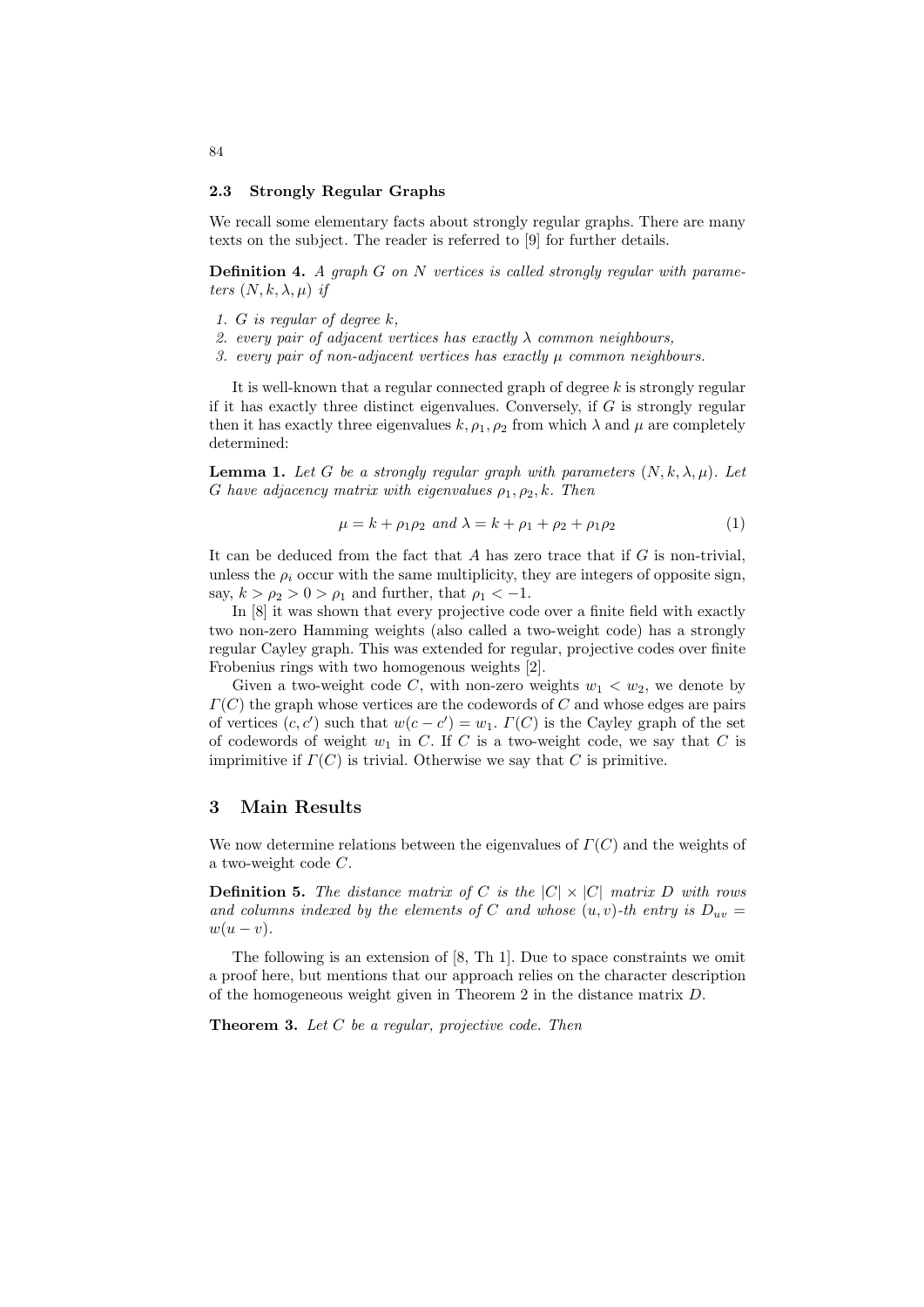(1) 
$$
DJ = \gamma n |C|J \text{ and}
$$
  
(2) 
$$
D^2 + \frac{|C|\gamma}{|R^{\times}|}D = n\gamma^2 |C| \left(\frac{1}{|R^{\times}|} + n\right) J.
$$

**Corollary 1.** Let  $C$  be a proper regular projective two-weight code with nonzero weights  $w_1 < w_2$ . Then  $\Gamma := \Gamma(C)$  is strongly regular and the eigenvalues  $k, \rho_1, \rho_2$  of the adjacency matrix of  $\Gamma$  satisfy

(1) 
$$
(w_2 - w_1)k = w_2(|C| - 1) - \gamma n|C|
$$
  
(2)  $(w_2 - w_1)\rho_1 = -w_2$ 

(3)  $(w_2 - w_1)\rho_2 = -w_2 + \frac{\gamma|C|}{|D|}$  $|R^{\times}|$ 

**Proof:** Since C is proper, the adjacency matrix A of  $\Gamma$  satisfies

$$
(w_2 - w_1)A = w_2(J - I) - D.
$$
 (2)

 $A, D, J$  are real symmetric commuting matrices and can thus be simultaneously diagonalized by an orthogonal matrix. Applying Theorem 3, (1) we observe that 1 is an eigenvector of A with eigenvalue  $k$  satisfying  $(1)$ , above. Any eigenvector e of A orthogonal to 1 satisfies

$$
(w_2 - w_1)Ae = (w_2 - w_1)\rho e = w_2(J - I)e - De = -(w_2 + \theta)e
$$

where  $\rho$ ,  $\theta$  are the associated eigenvalues of A and D, respectively. From Theorem 3, (2), we have  $(D - n\gamma |C|I)(D)(D + \frac{\gamma |C|}{|R^{\times}|}I) = 0$ , and hence D has exactly two eigenvalues  $\theta_1 = 0$  and  $\theta_2 = -\frac{\gamma |C|}{|R^{\times}|}$  corresponding to eigenvectors orthogonal to 1. The result follows. ⊓⊔

**Corollary 2.** Let  $C$  be a proper, regular, projective two-weight code with nonzero weights  $w_1 < w_2$ . Let the adjacency matrix of  $\Gamma(C)$  have eigenvalues  $\rho_1 < \rho_2$ , orthogonal to 1. Then

$$
w_1 = \frac{\gamma |C| (\rho_1 + 1)}{(\rho_1 - \rho_2)|R^{\times}|} \text{ and } w_2 = \frac{\gamma |C|\rho_1}{(\rho_1 - \rho_2)|R^{\times}|}.
$$

**Proof:** From Corollary 1,  $(w_2 - w_1)(\rho_2 - \rho_1) = \frac{\gamma |C|}{|R^{\times}|}$ . Let  $d = w_2 - w_1$ . Now solve for  $w_1$  and  $w_2$  using the equations  $d\rho_1 = -w_2$  and  $d = w_2 - w_1$ . □

The following holds, with  $t = -(\rho_1 + 1)$ .

**Corollary 3.** Let  $C$  be a proper, regular, projective two-weight code with nonzero weights  $w_1 < w_2$  where the weight function is computed for  $\gamma = |R^{\times}|$ . Then there exists a positive integer d, a divisor of  $|C|$ , and positive integer t such that  $w_1 = dt$  and  $w_2 = d(t + 1)$ .

**Corollary 4.** Let  $C$  be a regular, projective two-weight code with nonzero weights  $w_1 < w_2$  where the weight function is computed for  $\gamma = |R^{\times}|$ . Let the adjacency matrix of  $\Gamma(C)$  have simple eigenvalue k and restricted eigenvalues  $\rho_1 < \rho_2$ . Then the corresponding multiplicities of  $m_1$  and  $m_2$  of  $\rho_1$  and  $\rho_2$  are given by

$$
m_1 = |C| - 1 - n|R^{\times}|
$$
 and  $m_2 = n|R^{\times}|$ .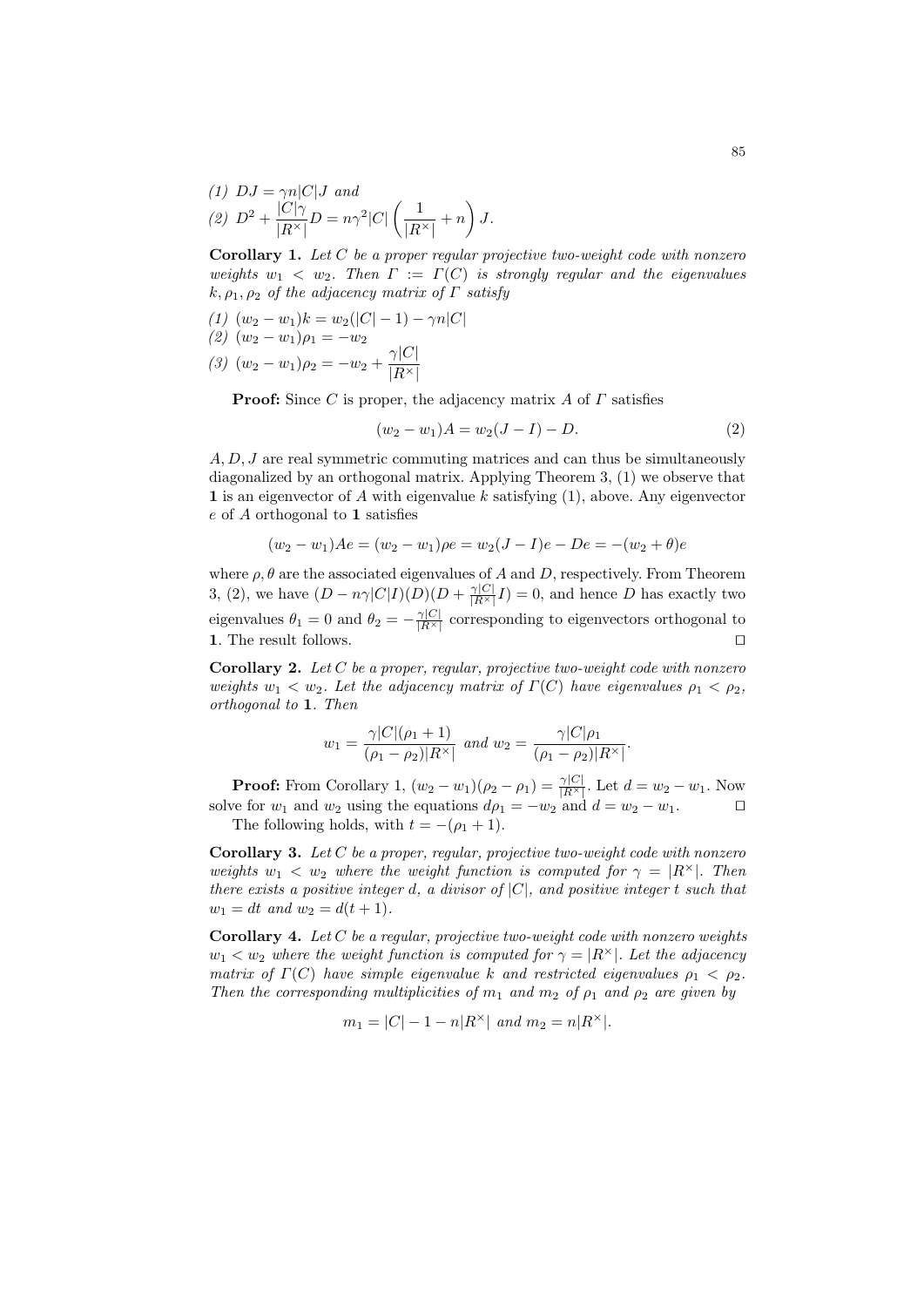# 4 Feasible Parameter Sets

Corollaries 2 and 4 can be used to analyse tables of feasible parameters of strongly regular graphs to see which might arise from two-weight codes over rings (cf. [1]). Given a strongly regular graph  $G$  on  $N$  vertices with eigenvalues  $k, \rho_1, \rho_2$ , for  $\gamma = |R^{\times}|$ , the numbers  $w_1 = \frac{N(\rho_1+1)}{(\rho_1-\rho_2)}$  $\frac{N(\rho_1+1)}{(\rho_1-\rho_2)}$  and  $w_2 = \frac{N\rho_1}{(\rho_1-\rho_2)}$  must be positive integers if  $G = \Gamma(C)$  for a proper, regular projective code C of order N and nonzero weights  $w_1$  and  $w_2$ . Furthermore, the unit group of the alphabet must have order dividing the multiplicity of  $\rho_2$ . For the remainder of this section, a 'two-weight code' will mean a primitive, proper, regular, projective two-weight code.

# 4.1 Existence of Graphs From Codes Over Rings

There are currently 91 feasible parameter sets for strongly regular graphs on at most 225 vertices for which the actual existence of the corresponding graph is not yet known [1] (we have not counted graphs complements in this number). Using the integrality conditions on  $w_1$  and  $w_2$ , we calculate that at most 27 of these could arise as Cayley graphs of two-weight codes over finite rings. The regularity condition on a two-weight code C over R means that  $|R| \leq |C|$ , so we need only consider codes over rings of order at most  $|C|$ . Checking for the existence of rings R for which there exists a code  $C <_R R^n$  of order N with  $|R^{\times}|$  dividing  $m_1$  or  $m_2$  allows us to eliminate a further 11 cases (the classification results of [21] were useful here). We tabulate the remaining 16 possible parameters sets below.

| C    | $w_1$ | $w_2$              | $\rho_1$ | $\rho_2$         | m <sub>1</sub>      | m <sub>2</sub>  | $\left k\right $ | $\lambda$      | $\mu$ |
|------|-------|--------------------|----------|------------------|---------------------|-----------------|------------------|----------------|-------|
| 96   | 16    | 24                 | $-3$     | 9                | 75                  |                 |                  | 20 45 24       | 18    |
| 144  | 84    | 96                 | $-8$     | 4                | 52                  | 91 52 16 20     |                  |                |       |
| 162  |       | 90 108             | $-6$     | $\boldsymbol{3}$ | 56                  | 105 21          |                  | 0              | 3     |
| 162  | 54    | 72                 | -4       | $\bf 5$          | 92                  |                 | 69 23            | 4              | 3     |
| 162  | 18    | 27                 |          | $-3 15 $         | 138                 | 23 69 36 24     |                  |                |       |
| 196  |       | 140 154 - 11       |          | 3                |                     | 45 150 45       |                  | $\overline{4}$ | 12    |
| 196  |       | 112 126            | $-9$     | $\overline{5}$   |                     | 75 120 75 26 30 |                  |                |       |
| 196  | 70    | 84                 | $-6$     | 8                | <b>117</b>          |                 |                  | 78 78 32 30    |       |
|      |       | 216 126 144        | $-8$     | $\overline{4}$   |                     | 75 140 40       |                  | $\overline{4}$ | 8     |
| 216  | 72    | 90                 | $-5$     | $\overline{7}$   | 129                 |                 | 86 43 10         |                | 8     |
|      |       | 216 168 180 - 15   |          | $\frac{3}{2}$    |                     | 40 175 75 18 30 |                  |                |       |
| 216  | -36   | -48                | $-4$     |                  | 14 172  43 86 40 30 |                 |                  |                |       |
|      |       | 225 165 180 - 12   |          | 3                |                     | 48 176 48       |                  | -3             | 12    |
| 2251 |       | $150 165 -11$      |          | $\overline{4}$   |                     | 64 160 64 13 12 |                  |                |       |
|      |       | $225 135 150 -10 $ |          | $\overline{5}$   |                     | 80 144 80 25 30 |                  |                |       |
|      |       | 225 120 135        | -9       | 6                |                     | 96 128 96 39    |                  |                | 42    |

Note that if a strongly regular graph G has restricted eigenvalues  $\rho_1, \rho_2$  with respective multiplicities  $m_1$  and  $m_2$ , then its complement G has restricted eigenvalues  $\bar{\rho}_1, \bar{\rho}_2$  occurring with multiplicities  $m_2$  and  $m_1$ , respectively. Thus in the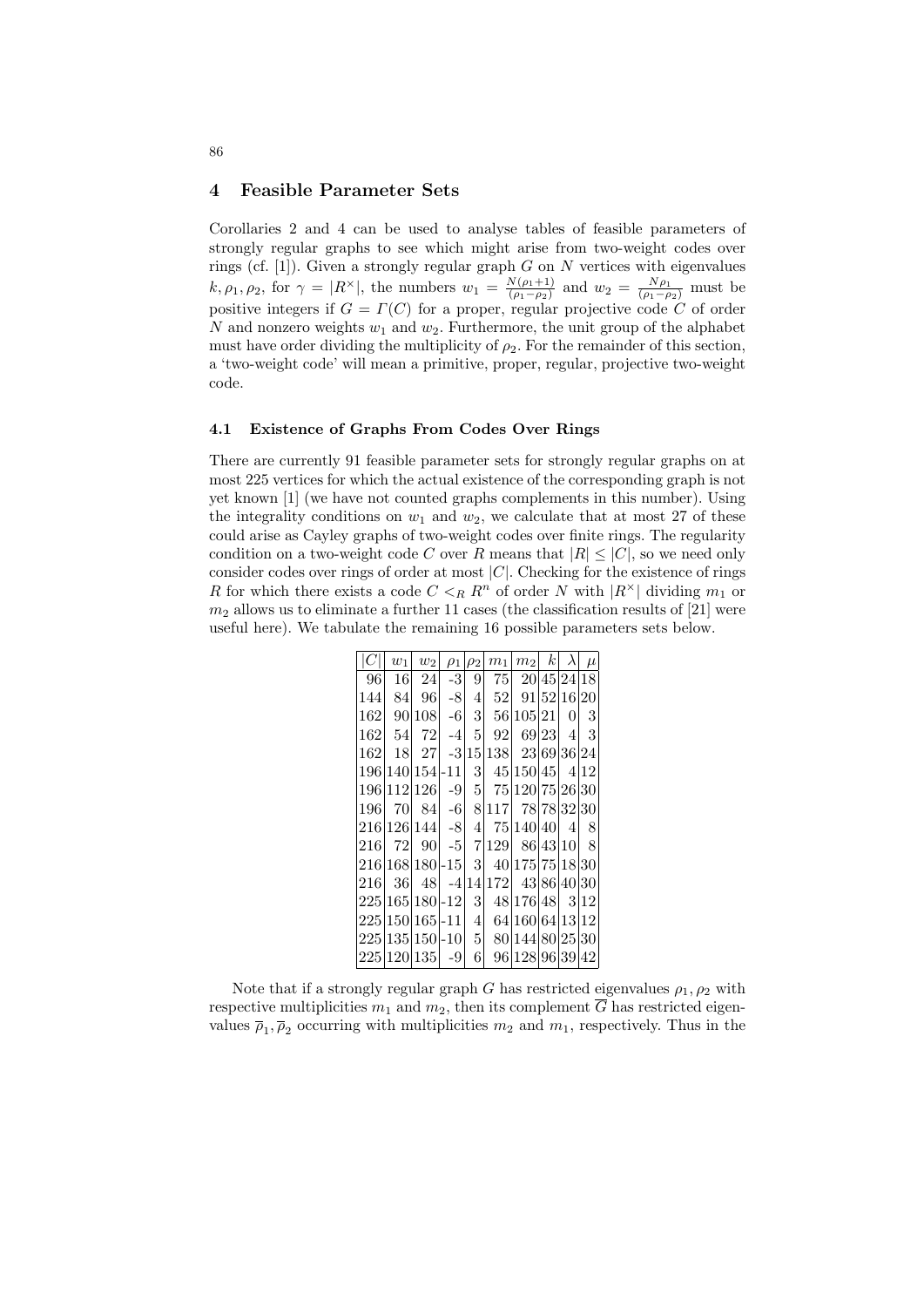above table, for  $G = \Gamma(C)$  to exist we require that C be an R-linear code of length n such that  $|R^{\times}|n$  is equal to either  $m_1$  or  $m_2$ , as complements have been excluded.

#### 4.2 The Existence of Two-Weight Codes of Order 100

We claim that there do not exist any two-weight codes of order 100. We first note that no two-weight code of order 100 whose Cayley graph is strongly regular with parameters  $(100, 33, 14, 9)$  or  $(100, 66, 41, 48)$  exists over any finite Frobenius ring, as the weights required for such a code to exist are not integral. We now consider the existence of two-weight codes of order 100. Let  $R$  be a ring of order at most 100. Let  $M$  be the set of all multiplicities of positive eigenvalues of feasible strongly regular graphs on 100 vertices. We remove 24 and 75 from this set as by the above note, the corresponding graphs are not the Cayley graphs of two-weight codes. Then  $M = \{18, 22, 27, 33, 36, 44, 45, 54, 55, 63, 66, 72, 77, 81\}.$ If  $\frac{m}{|R^{\times}|}$  is not an integer for any m in M, then no two-weight code of order 100 over R exists. We classify such rings as Type I. If  $|R^{\times}|$  does divide an m in M, we call R Type II. For many Type II rings, the existence of two-weight codes of order 100 may be eliminated simply by considering the weight composition of codewords of a given length.

Example 4. We consider the existence of two-weight codes over  $\mathbb{F}_{25} \oplus \mathbb{Z}_2$ , whose group of units has order 24 and divides only  $m = 72$ . Then the only two-weight code of order 100 that can exist over  $\mathbb{F}_{25} \oplus \mathbb{Z}_2$  is one whose Cayley graph is a (100, 72, 50, 56) strongly regular graph, or its complement. If such a code existed, it would have length 3 and non-zero weights  $w_1 = 70$  and  $w_2 = 80$ , which is impossible since the non-zero weights of  $\mathbb{F}_{25} \oplus \mathbb{Z}_{2}$  are 23, 25 and 48.

*Example 5.* We consider the existence of two-weight codes over  $\mathbb{Z}_{10}$ . Now  $|\mathbb{Z}_{10}^{\times}|$  = 4, which divides  $m_2 = 36, 44$  and 72. We consider the case  $m_2 = 36$  and we will show that no (100, 36, 14, 12) strongly regular graph is the Cayley graph of a two-weight code over  $\mathbb{Z}_{10}$ . Now any (100, 36, 14, 12) strongly regular graph has restricted eigenvalues  $\rho_1 = 4, \rho_2 = 6$  with corresponding multiplicities  $m_1 =$  $63, m<sub>2</sub> = 36$ . If such a graph could be constructed from a two-weight code C over  $\mathbb{Z}_{10}$ , C would necessarily have length  $n = 9$  and non-zero weights  $w_1 = 30$ and  $w_2 = 40$ . We now prove that no such C exists. Suppose otherwise, and let G be its generator matrix. We may assume G has two rows,  $r_1$  and  $r_2$ , with  $|\mathbb{Z}_{10}r_i| = 10$ . Over  $\mathbb{Z}_{10}^2$ , there are 18 projective, regular points, namely  $\{(0,1), (1, r), (2, u), (2, 5), (5, 1), (5, 2) : r \in \mathbb{Z}_{10}, u \in \mathbb{Z}_{10}^{\times}\}$ . We determine the possible weight compositions of  $r_1$  and  $r_2$ . In  $\mathbb{Z}_{10}$  with  $\gamma = 4$ ,  $u \in \mathbb{Z}_{10}^{\times}$ ,  $w(u) =$  $3, w(2u) = 5$  and  $w(5) = 8$ . For a given word, let a be the number of coordinates of weight 3, b the number of weight 5 and c the number of weight 8. We solve  $3a + 5b + 8c \in \{30, 40\}$ , where  $0 \le a \le 10$ ,  $0 \le b \le 5$ ,  $0 \le c \le 2$  and  $a + b + c = 8$ and arrive at two possible solutions:  $a = 3, b = 3, c = 2$  and  $a = 5, b = 3, c = 0$ . There are three possible forms for  $G$ . It can be seen by immediate inspection that both rows of G cannot have weight composition  $a = 3, b = 3, c = 2$ . Next,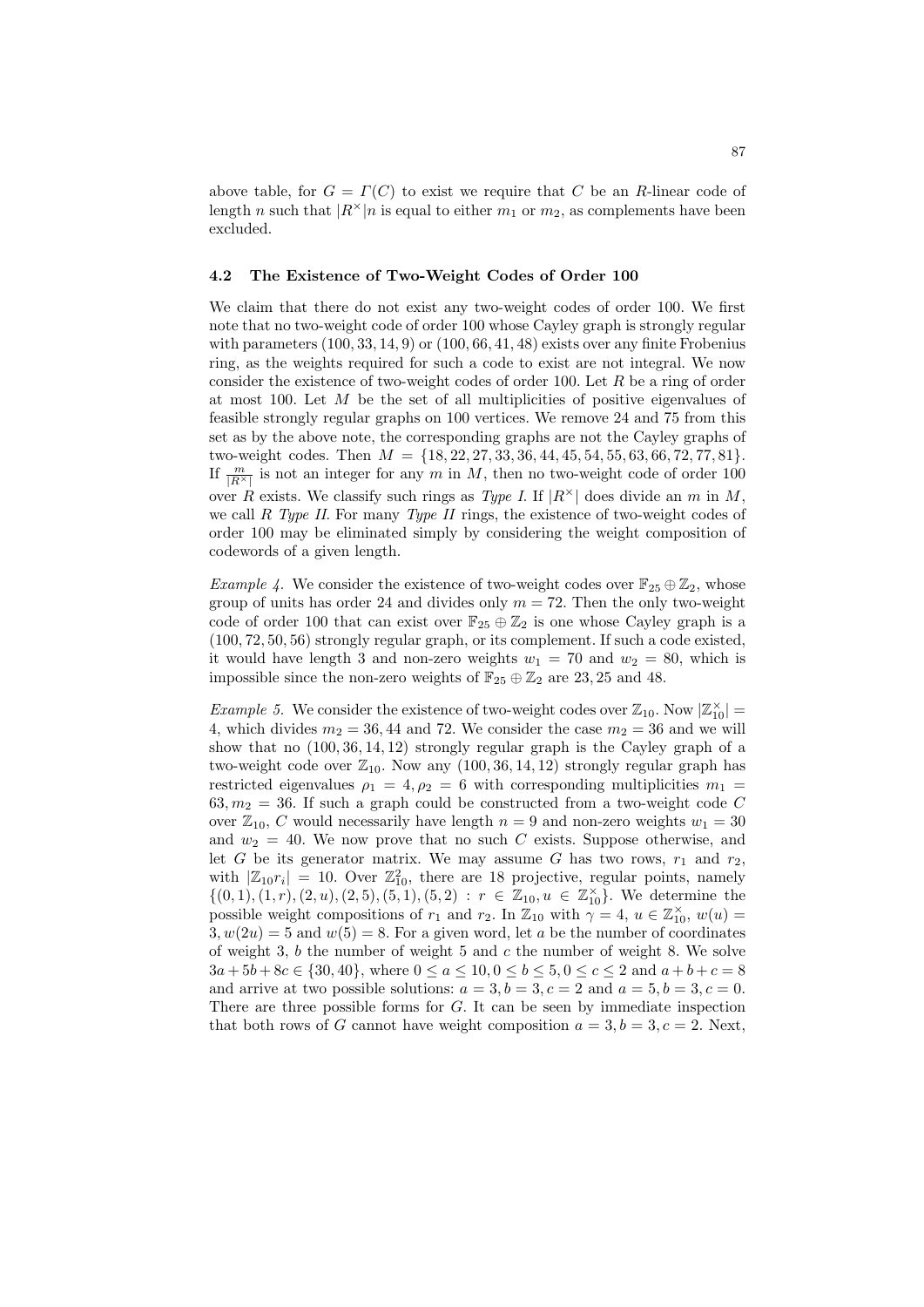we suppose both rows of G have weight composition  $a = 5, b = 3, c = 0$ . Then up to monomial equivalence,

$$
G=\left(\begin{matrix} 0 & 1 & 1 & 1 & 1 & 1 & 2 & 2 & 2 \\ 1 & 0 & u_1 & 2u_2 & 2u_3 & 2u_4 & u_5 & u_6 & u_7\end{matrix}\right),
$$

 $u_i \in \mathbb{Z}_{10}^{\times}$ . Now adding the rows of G gives a codeword of weight 24, 29, 34 or 39. The third possibility is that the first row of G has weight composition  $a =$  $3, b = 3, c = 2$  and the second row  $a = 5, b = 3, c = 0$ . Then up to monomial equivalence,  $\overline{\phantom{a}}$ 

$$
G = \begin{pmatrix} 0 & 1 & 1 & 1 & 2 & 2 & 2 & 5 & 5 \\ 1 & 0 & 2u_1 & 2u_2 & u_3 & u_4 & u_5 & 2u_6 & u_7 \end{pmatrix},
$$

 $u_i \in \mathbb{Z}_{10}^{\times}$ . Adding the rows of G gives a codeword of weight 29,34 or 39.

Using similar arguments, it can be shown that no primitive two-weight code of order 100 exists. Our results are summarized in the following table.

| R   | $_{\it R}$                                                                     | Type           |
|-----|--------------------------------------------------------------------------------|----------------|
| 100 | $\mathbb{Z}_{100}$                                                             | I              |
| 100 | $\mathbb{Z}_{25}\oplus\mathbb{F}_4$                                            | I              |
| 100 | $\mathbb{Z}_{25}\oplus\mathbb{Z}_2\oplus\mathbb{Z}_2$                          | I              |
| 100 | $\mathbb{Z}_{25}\oplus\mathbb{Z}_2[x]/\langle x^2\rangle$                      | I              |
| 100 | $\mathbb{F}_{25}\oplus\mathbb{Z}_4$                                            | $\overline{I}$ |
| 100 | $\mathbb{F}_{25} \oplus \mathbb{F}_4$                                          | II             |
| 100 | $\mathbb{F}_{25} \oplus \mathbb{Z}_2 \oplus \mathbb{Z}_2$                      | Н              |
| 100 | $\mathbb{F}_{25} \oplus \mathbb{Z}_2[x]/\langle x^2 \rangle$                   | I              |
| 100 | $\mathbb{Z}_5[x]/\langle x^2 \rangle \oplus \mathbb{F}_4$                      | I              |
| 100 | $\mathbb{Z}_5[x]/\langle x^2 \rangle \oplus \mathbb{Z}_2 \oplus \mathbb{Z}_2$  | I              |
| 100 | $\mathbb{Z}_5[x]/\langle x^2\rangle \oplus \mathbb{Z}_2[x]/\langle x^2\rangle$ | I              |
| 100 | $\mathbb{Z}_5[x]/\langle x^2 \rangle \oplus \mathbb{Z}_4$                      | I              |
| 100 | $\mathbb{Z}_5 \oplus \mathbb{Z}_5 \oplus \mathbb{Z}_4$                         | I              |
| 100 | $\mathbb{Z}_5\oplus\mathbb{Z}_5\oplus\mathbb{F}_4$                             | I              |
| 100 | $\mathbb{Z}_5 \oplus \mathbb{Z}_5 \oplus \mathbb{Z}_2 \oplus \mathbb{Z}_2$     | I              |
| 100 | $\mathbb{Z}_5\oplus\mathbb{Z}_5\oplus\mathbb{Z}_2[x]/\langle x^2\rangle$       | I              |
| 50  | $\mathbb{Z}_{50}$                                                              | I              |
| 50  | $\mathbb{F}_{25}\oplus\mathbb{Z}_2$                                            | II             |
| 50  | $\mathbb{Z}_5[x]/\langle x^2 \rangle \oplus \mathbb{Z}_2$                      | I              |
| 50  | $\mathbb{Z}_5\oplus\mathbb{Z}_5\oplus\mathbb{Z}_2$                             | I              |
| 20  | $\mathbb{Z}_{20}$                                                              | II             |
| 20  | $\mathbb{Z}_5\oplus\mathbb{F}_4$                                               | II             |
| 20  | $\mathbb{Z}_5\oplus\mathbb{Z}_2\oplus\mathbb{Z}_2$                             | H              |
| 20  | $\mathbb{Z}_5\oplus\mathbb{Z}_2[x]/\langle x^2\rangle$                         | H              |
| 10  | $\mathbb{Z}_{10}$                                                              | Н              |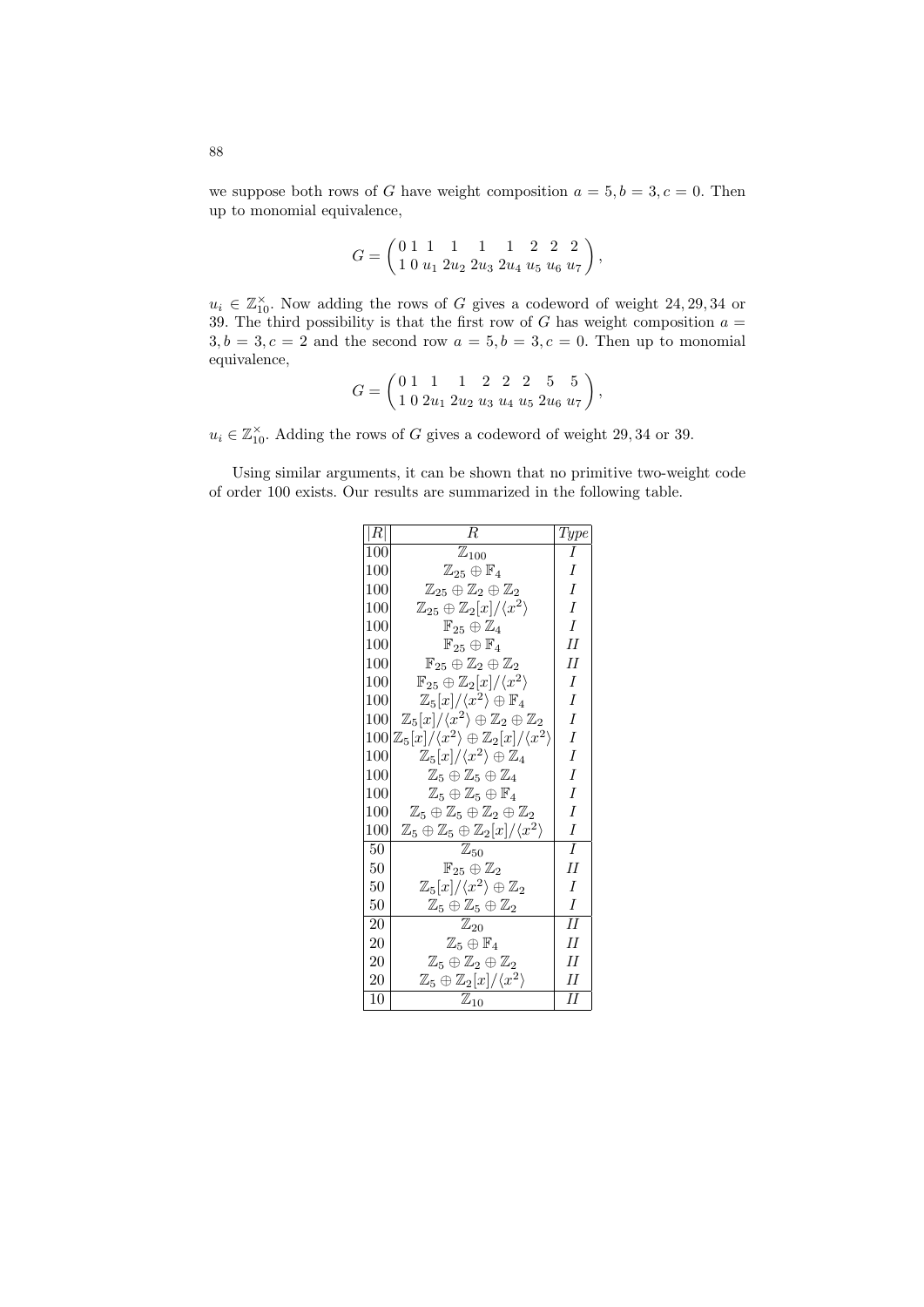# 5 Gray Isometries

An immediate consequence of Corollary 3 is given by the following.

**Corollary 5.** Let  $R$  have prime power order  $p^s$  for some prime  $p$  and positive integer s. Let  $C$  be a proper, regular, projective two-weight code over  $R$  with nonzero weights  $w_1 < w_2$ , where the weight function is computed for  $\gamma = |R^{\times}|$ . Then there exist integers r and t satisfying  $w_1 = p^r t$  and  $w_2 = p^r (t + 1)$ .

One question that arises from Corollary 5 is whether or not a two-weight code of prime power order yields a graph isomorphic to one arising from a finite field.

Let  $C_1, C_2$  be a pair of two-weight codes over finite rings  $R_1, R_2$  respectively, with respect to a pair of (possibly distinct) weight functions  $w^1, w^2$ . Let  $\Gamma_i :=$  $\Gamma(C_i)$  for  $i = 1, 2$ . Then clearly  $\Gamma_1$  and  $\Gamma_2$  are isomorphic graphs if and only if there is an isometry  $\iota: (C_1, w^1) \longrightarrow (C_2, w^2)$ .

We now consider the possibility that some of the known constructions of linear two-weight codes over a finite field are images of linear codes over a finite chain ring under the Gray isometry. A number of authors have looked into extending the standard Gray isometry between  $(\mathbb{Z}_4, w_{\text{Lee}})$  and  $(\mathbb{Z}_2^2, w_{\text{Ham}})$  for the case of a finite chain ring (c.f.  $[13, 15, 18, 20]$ ). If R is a finite chain ring of length n and residue field  $GF(q)$  there is an isometric embedding of R for the homogeneous weight into  $GF(q)^{q^{n-1}}$  for the Hamming weight, in which case the image of R is the generalized Reed-Muller code  $\text{GRM}(1, n-1)$ .

For example, in [2, Prop 6.2] a construction is given for a two-weight code C over a finite chain ring R of length 2 and having residue field  $GF(q)$ . C has a  $2 \times s(q+1)$  generator matrix whose  $s(q+1)$  columns comprise s distinct elements from each equivalence class of  $q$  points in the projective Hjelmslev plane over  $R$ ,  $1 \leq s \leq q-1$ . Then C has  $q^4$  codewords and non-zero homogeneous weights

$$
w_1 = q^2(qs - 1)
$$
 and  $w_2 = q^3s = q^2(qs)$ ,

for  $\gamma = |R^{\times}| = q^2 - q$ . We easily solve for  $k, \rho_1, \rho_2$  to find  $k = s(q^3 - q), \rho_1 = -qs$ and  $\rho_2 = q^2 - qs$ , from which we may conclude, using Lemma 1, that  $\Gamma(C)$  is a strongly regular graph with parameters

$$
(q^4, s(q^3-q), \lambda = q^2(s^2+1) - 3qs, \mu = qs(qs-1)).
$$

For the case  $s = 1, R = \mathbb{Z}_4, \mathbb{Z}_9$  and  $GR(4, 2)$  the corresponding two-weight codes have lengths 3, 4 and 5, sizes 16, 81 and 256 and yield strongly regular graphs with parameters  $(16, 4, 2, 2), (81, 24, 9, 6)$  and  $(256, 60, 20, 12)$ , respectively. While each such graph has the same parameters as the Cayley graph of a binary  $[6, 4, 2, 4]$ two-weight code, a ternary  $[12, 4, 6, 9]$  two-weight code, and a  $GF(4)$ - $[20, 4, 12, 16]$ two-weight code, respectively, we have verified by computer search that no Gray image of any of the 4,77 or 1023 distinct  $\mathbb{Z}_4, \mathbb{Z}_9$  or  $GR(4, 2)$  codes constructed as above is  $\mathbb{Z}_2$ ,  $\mathbb{Z}_9$  or  $GF(4)$ -linear.